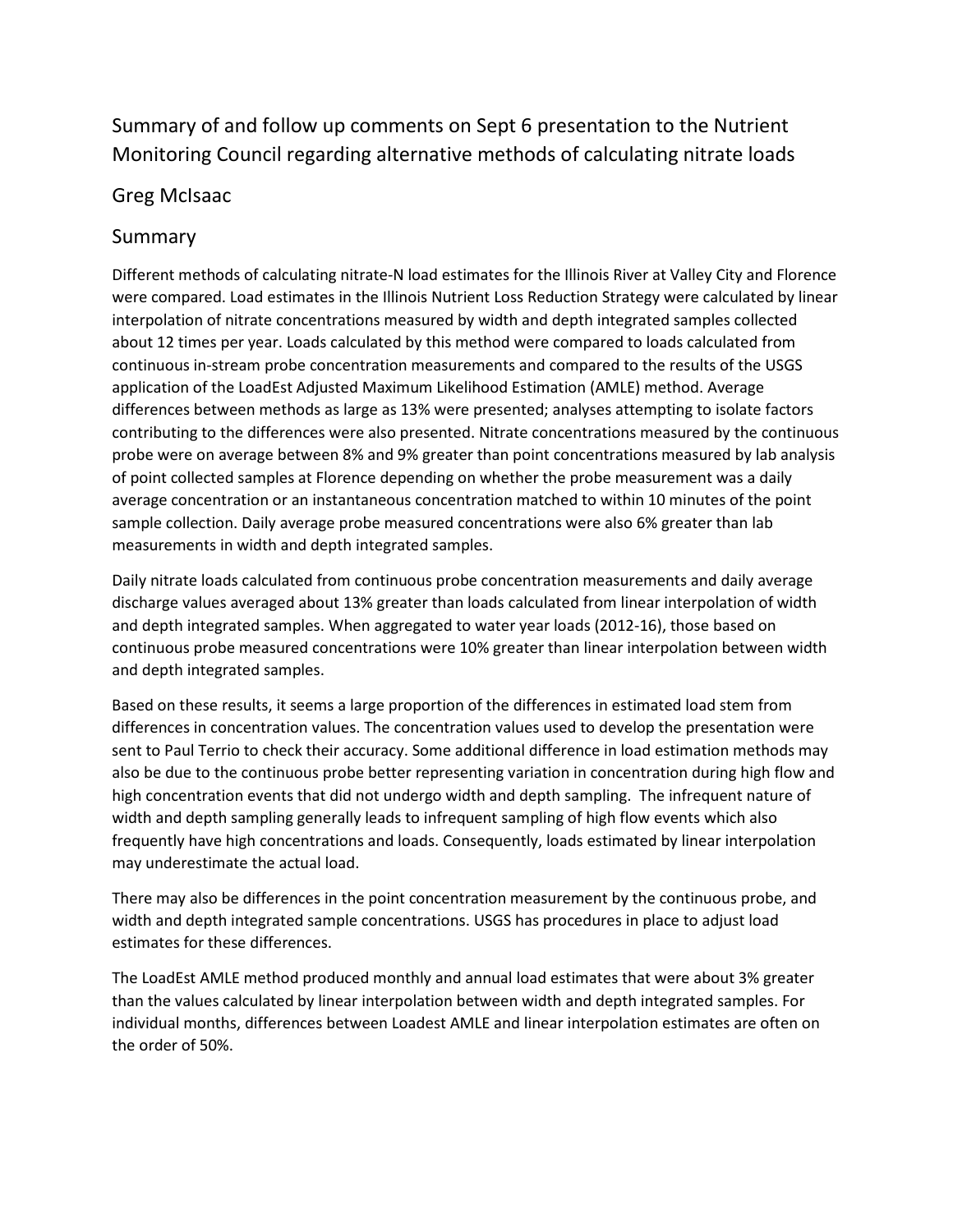Different approaches to estimating nutrient loads lead to different estimates of load. Assessing changes in load over time should be based on consistent methods and/or some valid harmonization of old and new methods.

Finally, it was reported that the five year average loads in the Illinois River have been as much as 31% below the baseline average during the dry period of 1985-89, when average water flow was 23% below the baseline. Thus, five year averages need to be interpreted in light of changes in water flow. But, nNw that we have more than 34 years of data at most, if not all, of the major stations, it might make more sense to compare the 17 year baseline load averages to the most recent 17 year period because there will be less variation in water flow over 17 years. The 17 year moving average nitrate load in the Illinois River was presented. Some follow up information on this point is provided below based on statewide nitrate-N load and waterflow data.

During the discussion, one or two committee members raised questions about the 72% increase in nitrate load in the Rock River. Some follow up info on this is also provided below.

#### The value of 17 year average loads vs 5 year averages

The estimated annual flow of nitrate-N out of the state varied between 200 and 710 million lb N during the baseline period of 1980-96. The average load during the baseline period was 406 million lb N per year. The five year moving average (red dashed line in Figure 1) varied from less than 300 to nearly 500 million lb N per year, and the variation corresponds to periods of high and low flow. The 17 year average load (blue dashed line in Figure 1) has been relatively more stable. The 1999-2015 average nitrate N load is 4% less than the baseline average, while water flow is 0.4% above the baseline value. Comparing the most recent 17 years to 1980-1996 loads provides a more stable "apples to apples" comparison.



Figure 1. Estimated annual nitrate-N loads in the eight rivers leaving the state (blue dots), five year moving average (red dashed line) and 17 year moving average (blue dashed line).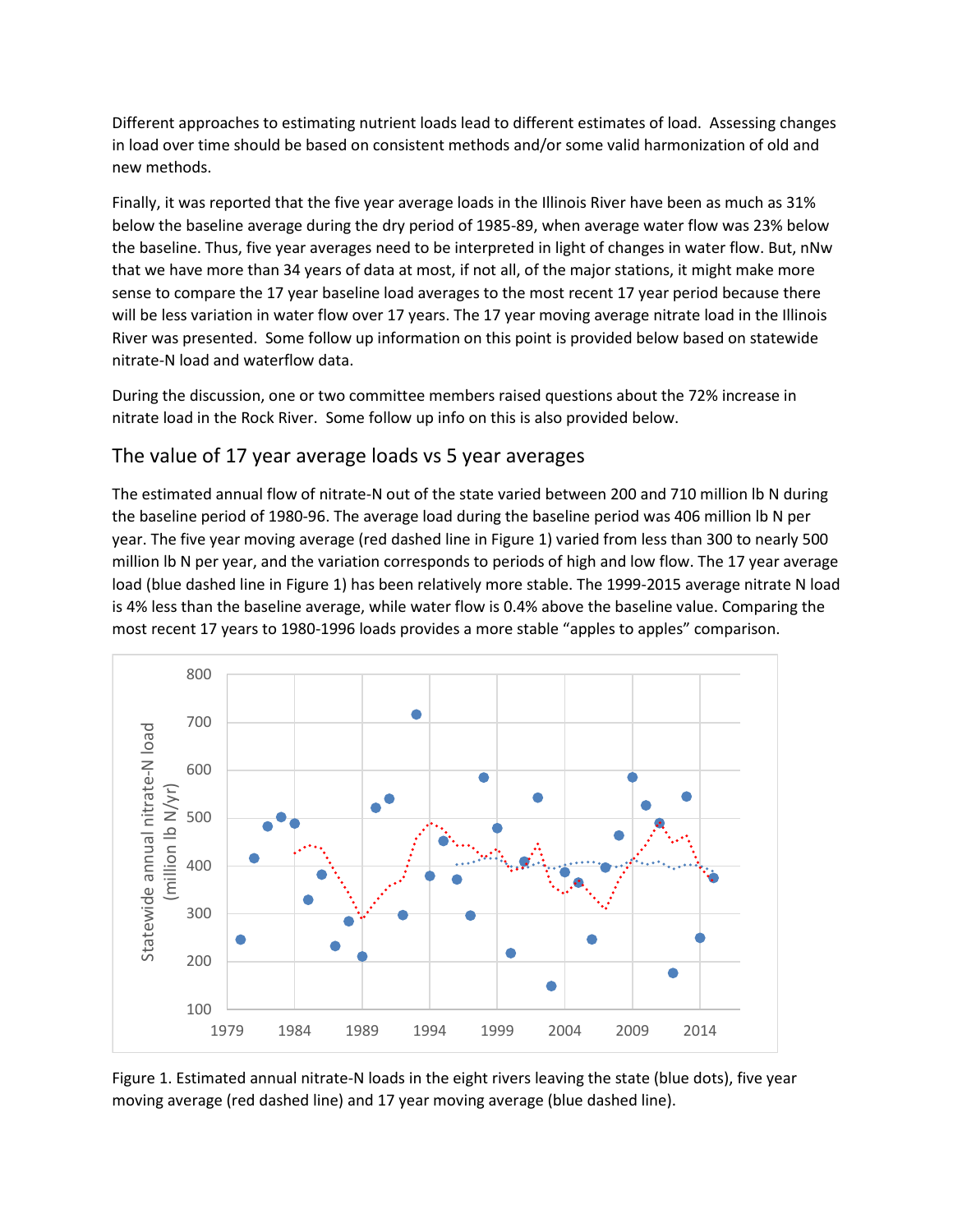## Increased Nitrate Load in the Rock River between Rockton and Joslin

Nitrate-N loads for the Illinois portion of the Rock River were estimated by subtracting the estimated loads at Rockton from the loads estimated at Joslin. Five year average loads at Rockton fluctuated between 10 and 20 thousand metric tons per year (22 and 44 million lb N per year) (Figure 2). Average load for 2011-15 was 14,500 Mg N/yr (32 million lb N/yr) which is 22% less than the baseline period load of 18,600 Mg N/yr (40 million lb N/yr).



Figure 2. Annual nitrate-N loads in the Rock River at Rockton and Joslin with the five year moving averages shown in the dashed lines.

At Joslin, five year average nitrate-N loads fluctuated 30,000 and 40,000 Mg N/yr (66 and 88 million lb N per year), with the highest averages occurring between about 2007 and 2012. The 2011-15 average load at Joslin (which includes the contribution from Wisconsin) was 6% above the baseline load, while the five year average flow was only 1% above the baseline period.

The average difference between the two stations during the baseline period was 7,800 Mg N/yr (17 million lb N/yr), but for the 2011-15 period this had increased 72% to 13,500 Mg N/yr (30 million lb  $N/yr$ ). The percentage increase is large, but the magnitude of the increase (13 million lb  $N/yr$ ) is a relatively small portion (~3.5%) of the approximately 367 million lb N load leaving the state each year between 2011 and 2015.

During the baseline period, the difference between nitrate loads at Joslin and Rockton were near zero for 1985, 1989 and 1992 (Figure 3). The load difference for 1985 was actually less than zero. This may be a consequence of inaccuracies in the annual load estimation method. In 1985 there was one large flow event in early March, which was sampled at both Rockton and Joslin. The nitrate concentration measured prior to the event at Rockton was unusually high (6.5 mg N/L), and concentrations remained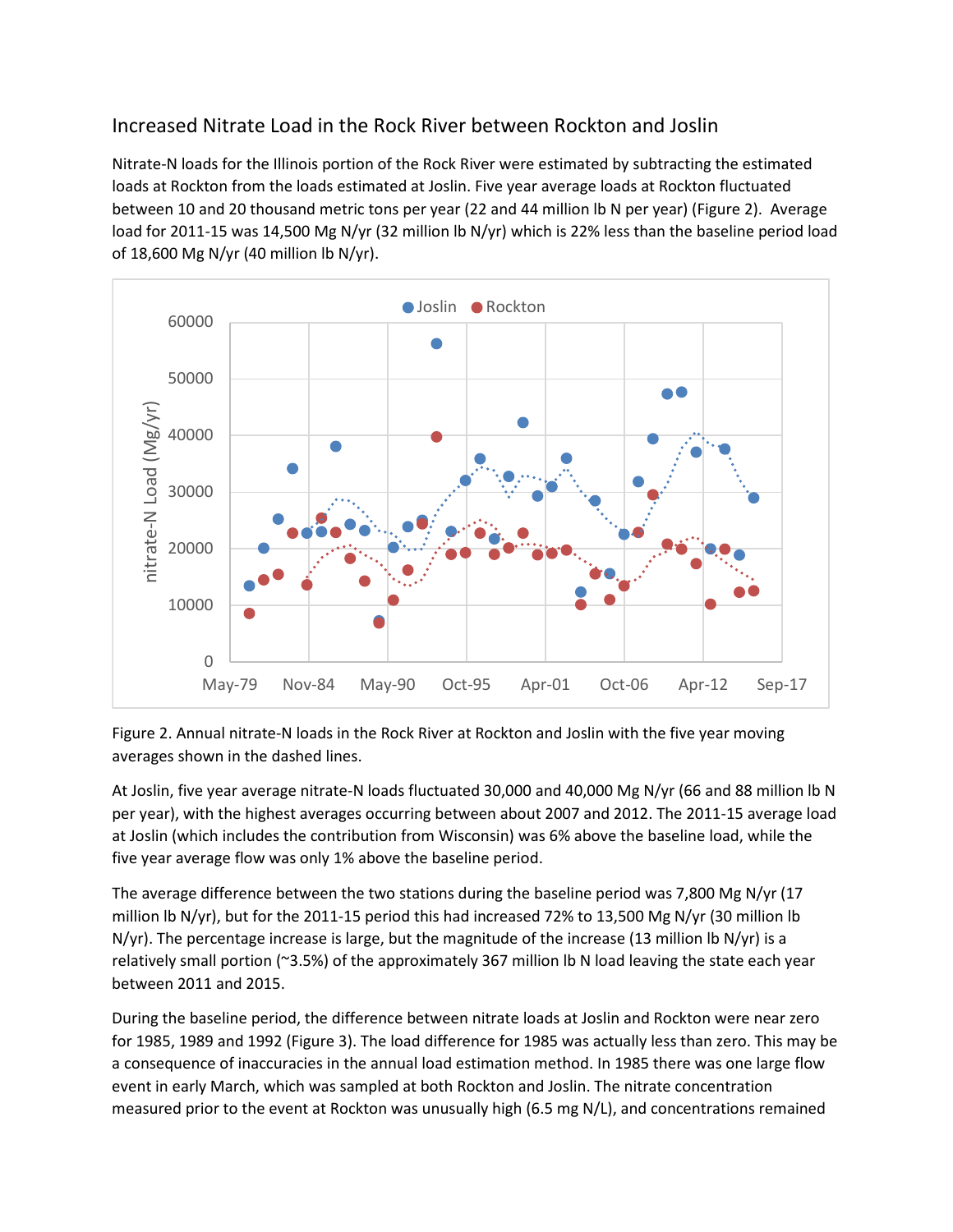relatively high during (5.5 mg N/L) and after (5.2 mg N/L) the event. At Joslin, the concentration measured prior to the event was above average but not unusual for the site (4.7 mg N/L) and the values during (2.8 mg N/L) and after (2.5 mg N/L) the event were below average for the site. Nitrate concentration can change significantly during a high flow event and it is possible that the 1985 load calculation at Rockton was overestimated and load at Joslin was underestimated due to timing of the sample collection, which would contribute to an underestimate of the load entering between Joslin and Rockton. These low load values were not associated with unusually low sampling frequency or average discharge at sampling being lower than the annual average discharge. While load estimation accuracy may be a factor, I did not find compelling evidence to support this explanation. There are a series of small dams along the Rock River and it is possible that the impoundments behind these dams promote significant quantities of nitrate removal through denitrification during low flow periods. Flow into the Rock River between Rockton and Joslin was well below average in 1989 and 1992 (Figure 4). In general, nitrate concentrations averaged over 20 sampling events at Rockton tended to be greater than at Joslin during the baseline period. After about 1995, concentrations at Rockton decline and became similar to the concentrations at Joslin.



Figure 3. Estimated annual Nitrate-N yield from the Rock River watershed between Rockton and Joslin. The dashed line is the 5 year moving average.

There are no obvious sudden changes in the raw concentration data at either Rockton or Joslin. There was a gradual increase in annual flow weighted average concentrations between about 1996 and 2002 (Figure 5). This flow weighted average concentration was calculated from the difference between loads and flows at Joslin and Rockton and represents the flow weighted average concentration of the water flowing past Joslin that had entered the Rock River between Rockton and Joslin. This suggests that the change that increased nitrate-N loads in the Rock River between Rockton and Joslin may have occurred during the late 1990s and early 2000s. Increased tile drainage is a possible cause; but would it occur more intensively on the Illinois side of the watershed? Perhaps if the soils and topography in Wisconsin are less conducive to tile drainage. There are two ethanol plants in the watershed (ADM Grain in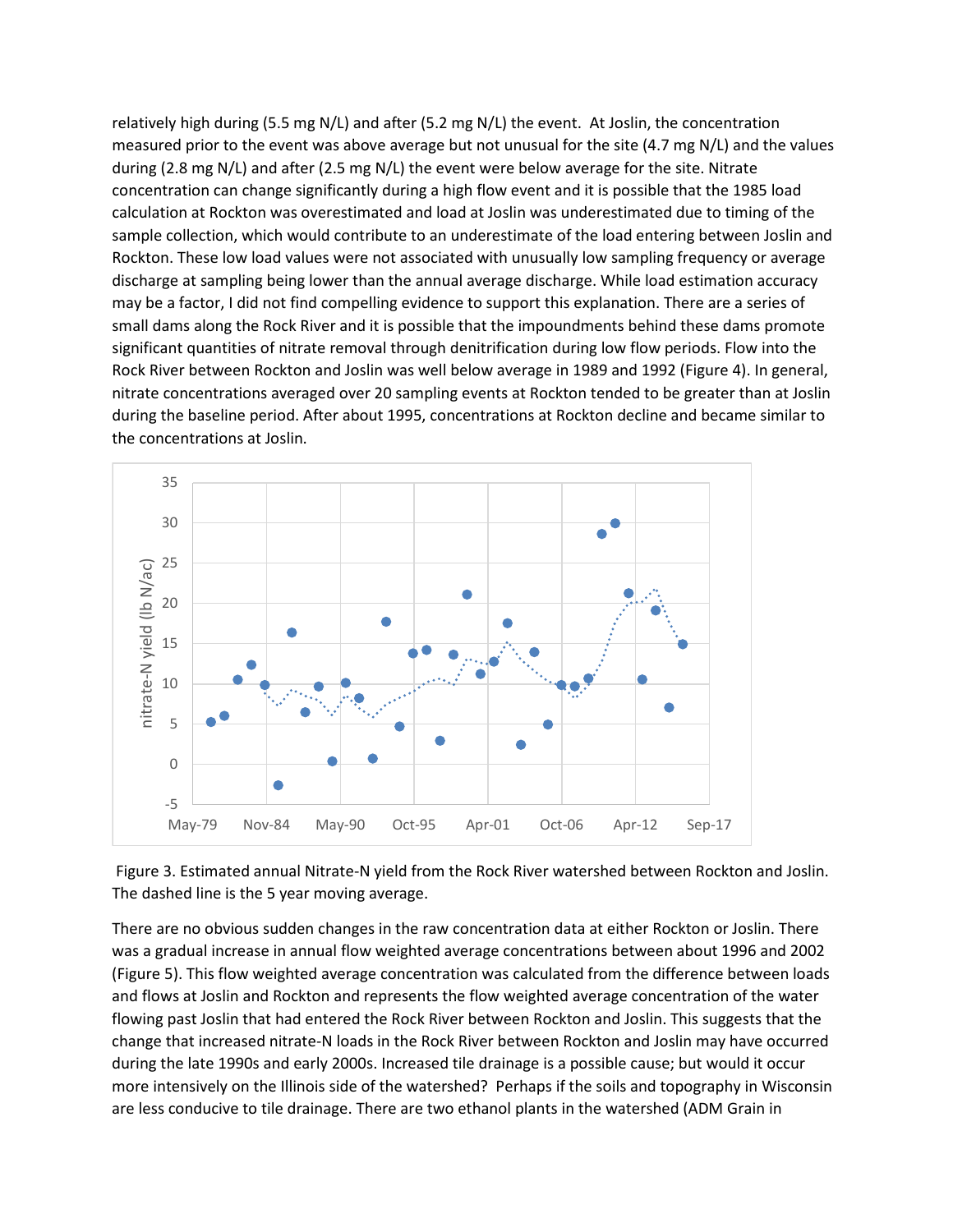Ashford and CHS Ethanol in Rochelle). I would expect increased discharge of N and P from these plants as production ramped up, but the P load in the river has not changed. If the additional nitrate was delivered through deep groundwater flow paths, then the source of the additional nitrate may be older than the late 1990s.



Figure 4. Annual average discharge in the Rock River between Rockton and Joslin. Dashed line is the 5 year moving average.



Figure 5. Flow weighted average annual nitrate-N concentrations based on the difference in nitrate-N loads and discharge between Rockton and Joslin.